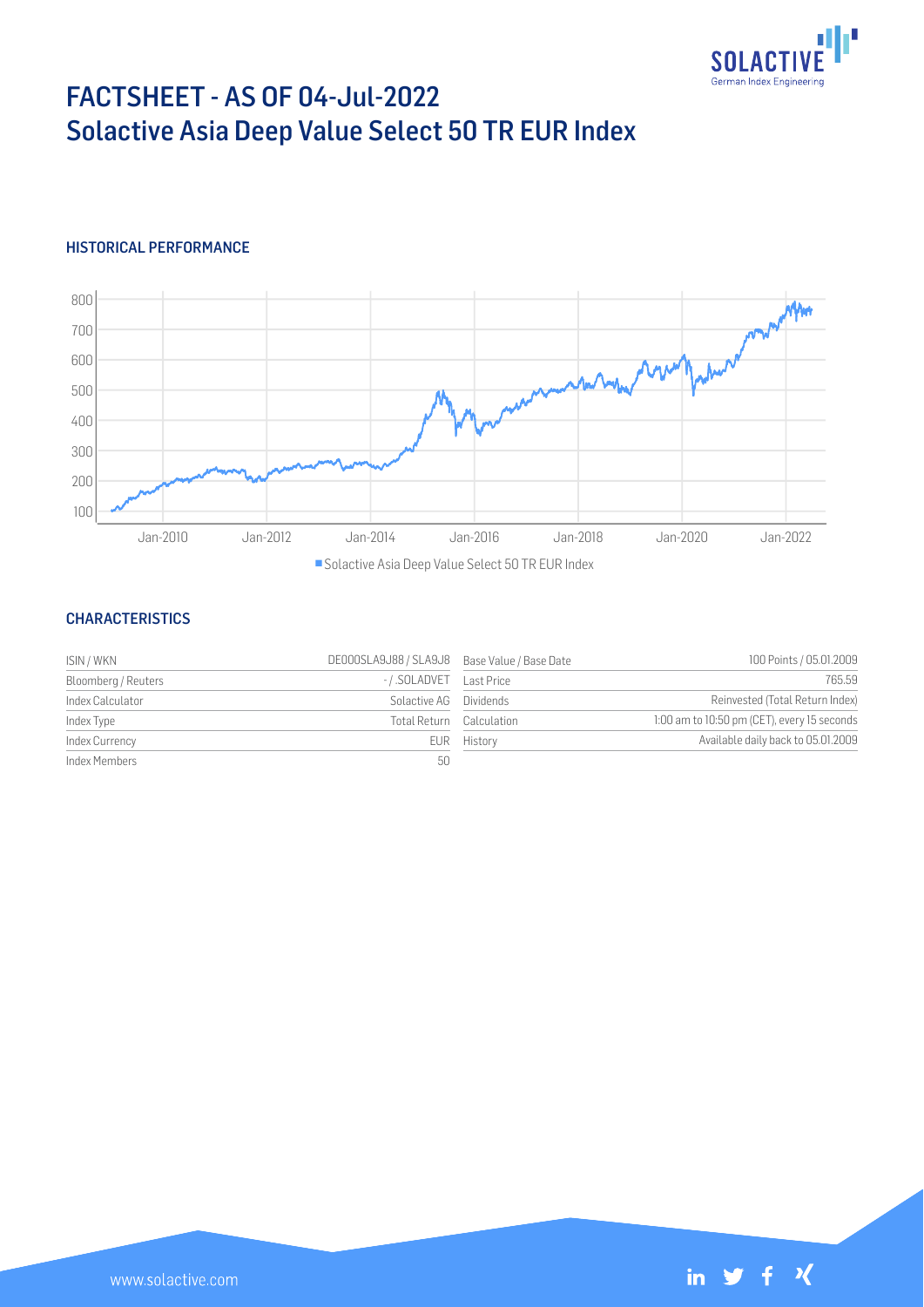

## **STATISTICS**

| <b>EUR</b>         | 30D      | 90D      | 180D     | 360D                  | YTD      | Since Inception       |
|--------------------|----------|----------|----------|-----------------------|----------|-----------------------|
| Performance        | 0.33%    | $-2.01%$ | 0.02%    | 11.24%                | 2.28%    | 665.59%               |
| Performance (p.a.) |          |          |          |                       |          | 16.28%                |
| Volatility (p.a.)  | 12.42%   | 14.10%   | 14.75%   | 12.62%                | 14.68%   | 15.95%                |
| High               | 775.39   | 786.27   | 793.00   | 793.00                | 793.00   | 793.00                |
| Low                | 748.17   | 743.43   | 727.10   | 669.12                | 727.10   | 98.67                 |
| Sharpe Ratio*      | 0.38     | $-0.52$  | 0.04     | 0.95                  | 0.35     | 1.06                  |
| Max. Drawdown      | $-3.51%$ | $-5.45%$ | $-8.31%$ | $-8.31%$              | $-8.31%$ | $-30.23%$             |
| VaR 95 \ 99        |          |          |          | $-24.1\%$ \ $-35.8\%$ |          | $-25.2\%$ \ $-43.2\%$ |
| CVaR 95 \ 99       |          |          |          | $-32.1\%$ \ $-48.4\%$ |          | $-37.6\%$ \ $-59.6\%$ |

\* Up to 31 December 2021, ex-post Sharpe ratios use as input for the risk free rate term the London Inter-Bank Offered rates in the respective currencies of the index and at a term equal to the observation period. From 3 J 2022 onwards, Sharpe ratios will be / are calculated using as reference risk free rate input the overnight replacement rate for these currencies, namely SONIA (for GBP), SOFR (for USD) and EURIBOR Overnight (for EUR).

#### COMPOSITION BY CURRENCIES



### COMPOSITION BY COUNTRIES



# TOP COMPONENTS AS OF 04-Jul-2022

| Company                                     | Ticker           | Country   | Currency   | Index Weight (%) |
|---------------------------------------------|------------------|-----------|------------|------------------|
| ZHEJIANG MEDICINE CO LTD-A                  | 600216 C1 Equity | CN        | <b>CNH</b> | 2.34%            |
| HENAN SHUANGHUI INVESTMENT-A                | 000895 C2 Equity | CN        | <b>CNH</b> | 2.31%            |
| CHINA OVERSEAS LAND & INVESTMENT LTD        | 688 HK Equity    | <b>HK</b> | <b>HKD</b> | 2.30%            |
| CSPC PHARMACEUTICAL GROUP LTD               | 1093 HK Equity   | <b>HK</b> | <b>HKD</b> | 2.22%            |
| GREE ELECTRIC APPLIANCES I-A                | 000651 C2 Equity | CN        | <b>CNH</b> | 2.18%            |
| ANHUI CONCH CEMENT CO LTD                   | 600585 C1 Equity | CN        | <b>CNH</b> | 2.17%            |
| ZHEJIANG SEMIR GARMENT CO-A                 | 002563 C2 Equity | CN        | <b>CNH</b> | 2.14%            |
| FOXCONN INDUSTRIAL INTERNE-A                | 601138 C1 Equity | CN        | <b>CNH</b> | 2.12%            |
| UNI-PRESIDENT ENTERPRISES CO                | 1216 TT Equity   | TW        | <b>TWD</b> | 2.11%            |
| CHINA MINSHENG BANKING CORP LT              | 600016 C1 Equity | CN        | <b>CNH</b> | 2.11%            |
| INDUSTRIAL AND COMMERCIAL BANK OF CHINA LTD | 601398 C1 Equity | CN        | <b>CNH</b> | 2.10%            |
| CHINA EVERBRIGHT BANK CO LTD                | 601818 C1 Equity | CN        | <b>CNH</b> | 2.10%            |
| HUAXIA BANK CO LTD                          | 600015 C1 Equity | CN        | <b>CNH</b> | 2.10%            |

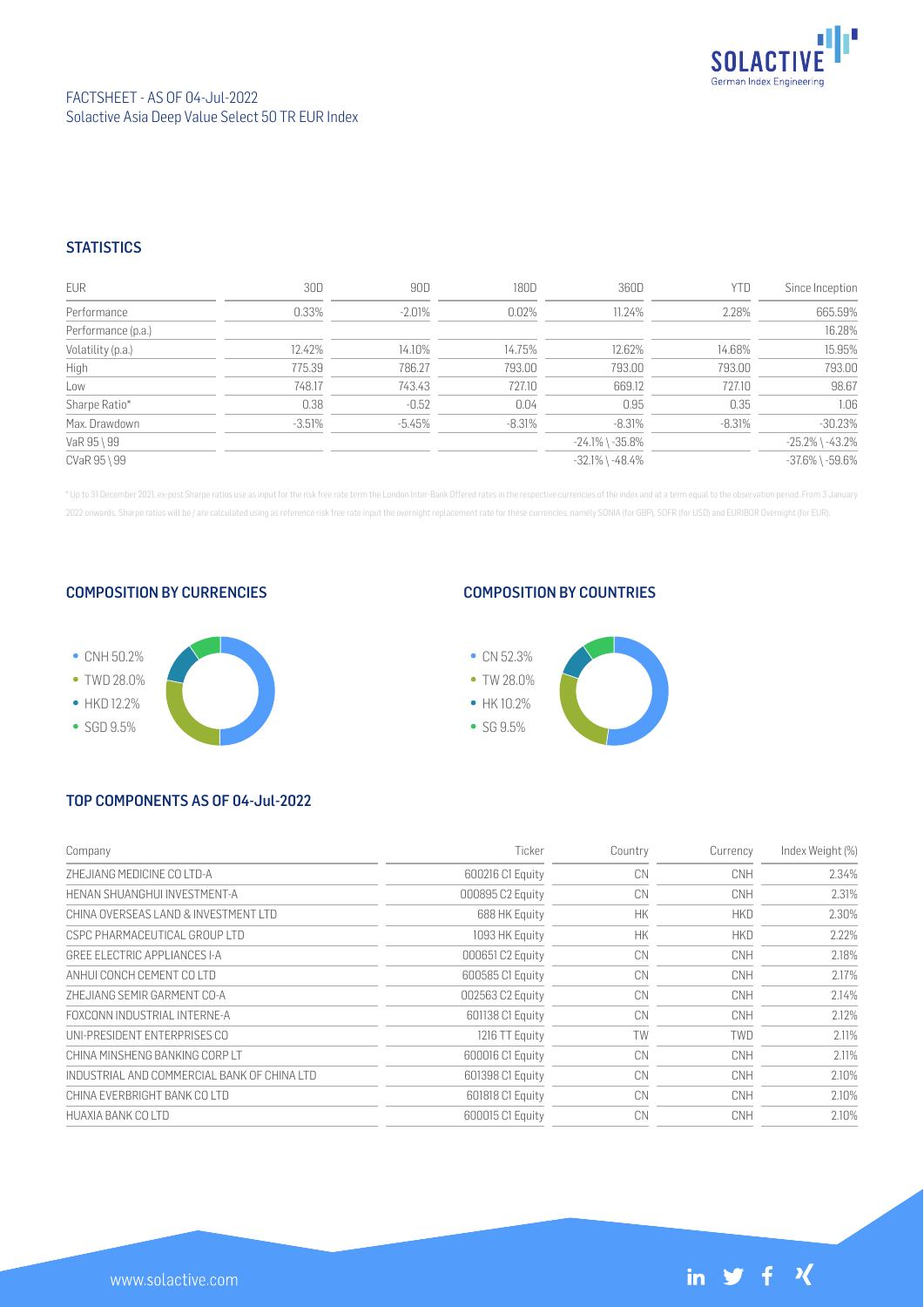

| Company                                     | Ticker                | Country   | Currency   | Index Weight (%) |
|---------------------------------------------|-----------------------|-----------|------------|------------------|
| BANK OF SHANGHAI CO LTD-A                   | 601229 C1 Equity      | CN        | CNH        | 2.09%            |
| SHENGYI TECHNOLOGY CO LTD CLASS A           | 600183 C1 Equity      | CN        | CNH        | 2.09%            |
| BANK OF BEIJING CO LTD                      | 601169 C1 Equity      | CN        | CNH        | 2.09%            |
| CHONGQING RURAL COMMERCIAL-A                | 601077 C1 Equity      | CN        | CNH        | 2.08%            |
| CHINA YANGTZE POWER CO LTD-A                | 600900 C1 Equity      | CN        | CNH        | 2.08%            |
| BANK OF CHINA LTD-H                         | 3988 HK Equity        | CN        | <b>HKD</b> | 2.07%            |
| GUANGDONG TAPAI GROUP CO-A                  | 002233 C2 Equity      | CN        | CNH        | 2.07%            |
| CHINA ZHESHANG BANK CO LTD-A                | 601916 C1 Equity      | CN        | CNH        | 2.07%            |
| AGRICULTURAL BANK OF CHINA-A                | 601288 C1 Equity      | CN        | CNH        | 2.05%            |
| DAQIN RAILWAY CO LTD                        | 601006 C1 Equity      | CN        | CNH        | 2.03%            |
| CHINA PETROLEUM & CHEMICAL CORP             | 600028 C1 Equity      | CN        | CNH        | 2.03%            |
| FORMOSA PLASTICS CORP                       | 1301 TT Equity        | TW        | <b>TWD</b> | 2.03%            |
| <b>OUANTA COMPUTER</b>                      | 2382 TT Equity        | TW        | TWD        | 2.02%            |
| HESTEEL COLTD                               | 000709 C2 Equity      | CN        | CNH        | 2.01%            |
| MTR CORPORATION LTD                         | 66 HK Equity          | НK        | <b>HKD</b> | 1.98%            |
| SAIC MOTOR CORP LTD                         | 600104 C1 Equity      | CN        | CNH        | 1.98%            |
| NAN YA PLASTIC                              | 1303 TT Equity        | TW        | TWD        | 1.98%            |
| WEIFU HIGH-TECHNOLOGY GRP-A                 | 000581 C2 Equity      | CN        | CNH        | 1.98%            |
| WILMAR INTERNATIONAL LTD                    | WIL SP Equity         | SG        | SGD        | 1.96%            |
| COMPAL ELECTRONICS INC ORD                  | 2324 TT Equity        | TW        | TWD        | 1.95%            |
| FORMOSA CHEM & FIBRE                        | 1326 TT Equity        | TW        | TWD        | 1.94%            |
| TAIWAN CEMENT CORP                          | 1101 TT Equity        | TW        | TWD        | 1.94%            |
| POWER ASSETS HOLDINGS LTD                   | 6 HK Equity           | НK        | <b>HKD</b> | 1.93%            |
| COMFORTDELGRO CORP LTD ORD                  | CD SP Equity          | SG        | SGD        | 1.93%            |
| CATCHER TECHNOLOGY                          | 2474 TT Equity        | TW        | <b>TWD</b> | 1.93%            |
| KEPPEL CORP LTD ORD                         | <b>KEP SP Equity</b>  | SG        | SGD        | 1.92%            |
| CHINA SOUTH PUBLISHING & MEDIA GROUP CO LTD | 601098 C1 Equity      | CN        | CNH        | 1.91%            |
| <b>VENTURE CORPORATION LIMITED</b>          | <b>VMS SP Equity</b>  | SG        | SGD        | 1.87%            |
| HON HAI PRECN.IND.                          | 2317 TT Equity        | TW        | TWD        | 1.87%            |
| GENTING SINGAPORE PLC                       | <b>GENS SP Equity</b> | SG        | SGD        | 1.86%            |
| ASUSTEK COMPUTER INC                        | 2357 TT Equity        | TW        | TWD        | 1.78%            |
| LITE-ON TECHNOLOGY CORP                     | 2301 TT Equity        | TW        | TWD        | 1.78%            |
| PEGATRON CORP ORD                           | 4938 TT Equity        | TW        | TWD        | 1.77%            |
| CLP HOLDINGS LTD                            | 2 HK Equity           | <b>HK</b> | <b>HKD</b> | 1.72%            |
| CHINA STEEL CORP                            | 2002 TT Equity        | TW        | <b>TWD</b> | 1.72%            |
| SYNNEX TECHNOLOGY INTERNATIONAL ORD         | 2347 TT Equity        | TW        | TWD        | 1.65%            |
| MICRO-STAR INTERNATIONAL CO LTD             | 2377 TT Equity        | <b>TW</b> | <b>TWD</b> | 1.55%            |